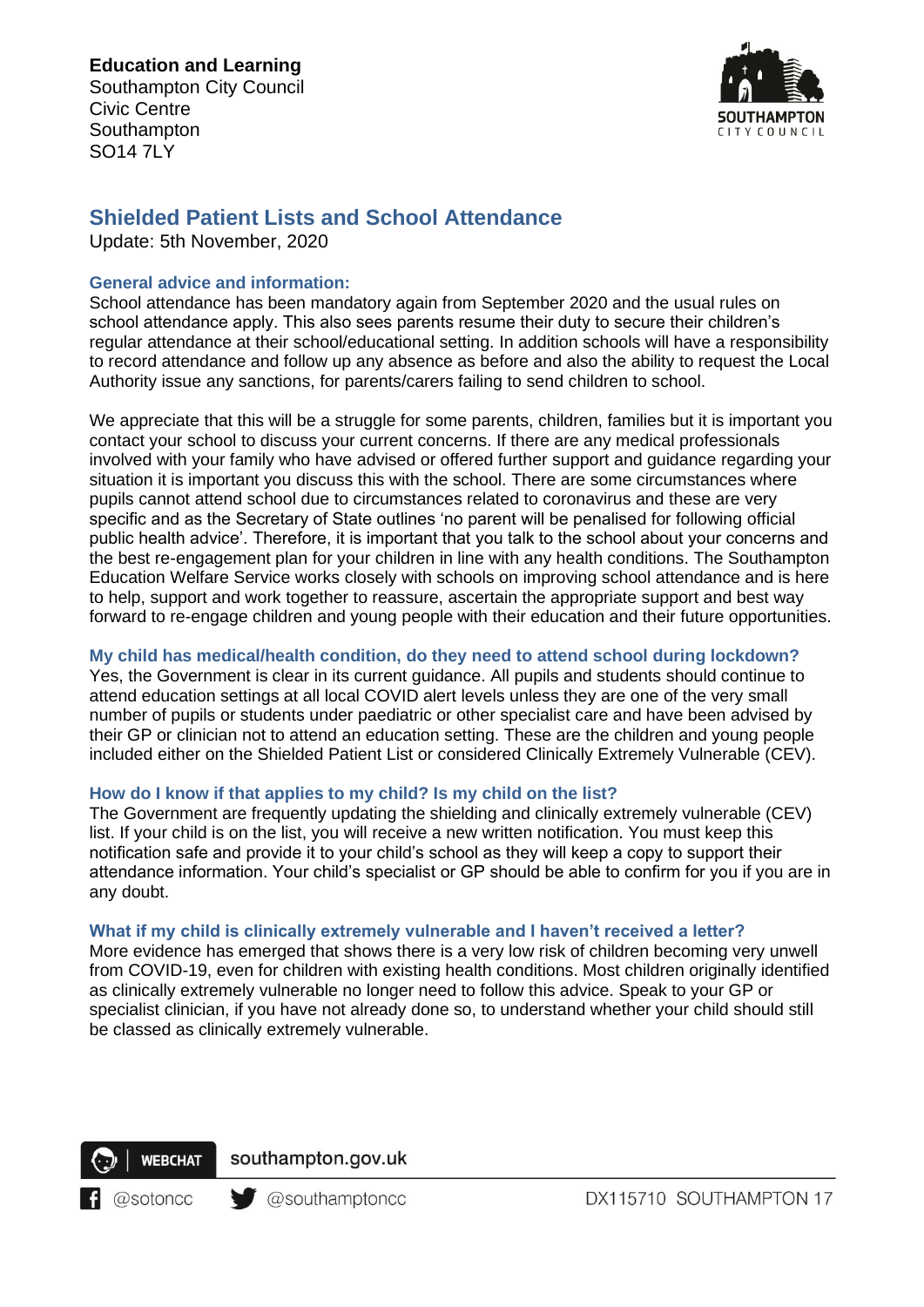## **Education and Learning**

Southampton City Council Civic Centre **Southampton** SO14 7LY



## **My child was on the shielded list, are they still on or not?**

Over the summer, all children on the Shielded Patient Lists should have been reviewed by their clinicians, to discuss whether they are still considered to be CEV before their return to school after the summer break. If this has not happened or you are still unsure, contact your GP or specialist team as soon as possible.

#### **I don't think my child should be on the list anymore. What should I do?**

Patients can only be removed from the shielding patient list by their GP or specialist, following discussion/consultation with the child and their family, and other clinicians where appropriate. If a child is no longer clinically extremely vulnerable, clinicians should discuss with children and their families/carers their removal from the shielding list.

#### **Where can I find out whether my child's condition means they are vulnerable or CEV?** The up to date information can be accessed online here:

[https://www.gov.uk/government/publications/guidance-on-shielding-and-protecting-extremely](https://www.gov.uk/government/publications/guidance-on-shielding-and-protecting-extremely-vulnerable-persons-from-covid-19/guidance-on-shielding-and-protecting-extremely-vulnerable-persons-from-covid-19)[vulnerable-persons-from-covid-19/guidance-on-shielding-and-protecting-extremely-vulnerable](https://www.gov.uk/government/publications/guidance-on-shielding-and-protecting-extremely-vulnerable-persons-from-covid-19/guidance-on-shielding-and-protecting-extremely-vulnerable-persons-from-covid-19)[persons-from-covid-19](https://www.gov.uk/government/publications/guidance-on-shielding-and-protecting-extremely-vulnerable-persons-from-covid-19/guidance-on-shielding-and-protecting-extremely-vulnerable-persons-from-covid-19) 

#### **I have the notification letter for my child, what happens now?**

Those children whose doctors have confirmed they are still (or now) clinically extremely vulnerable are advised not to attend school while this advice is in place. The expectation upon schools is that they will make appropriate arrangements for you to be able to continue your child's education at home. This may be in the form of learning packs sent home, online or virtual learning, or a combination of activities.

#### **I have a child who is shielding/CEV, does their sibling need to attend school during lockdown?**

Yes and again, the current government guidance is clear. Children who live with someone who is clinically extremely vulnerable, but are not clinically extremely vulnerable themselves, should still attend school.

Be sure to clarify any concerns you may have with your GP or specialist clinician as soon as possible.

#### **I am shielding, do I need to send my child to school?**

Yes and again, the current government guidance is clear. Children who live with someone who is clinically extremely vulnerable, but are not clinically extremely vulnerable themselves, should still attend school.

Be sure to clarify any concerns you may have with your GP or specialist clinician as soon as possible.

#### **I don't have a letter and I'm not going to send my child to school, what will the school do?**

If you are waiting on notification or evidence from Doctors or clinicians you must talk to your child's school. Contact the school and discuss your child's case as soon as possible.

If your child is not eligible for a notification letter from the NHS, you must send your child to school. The current government guidance is clear, they must attend their school.



southampton.gov.uk